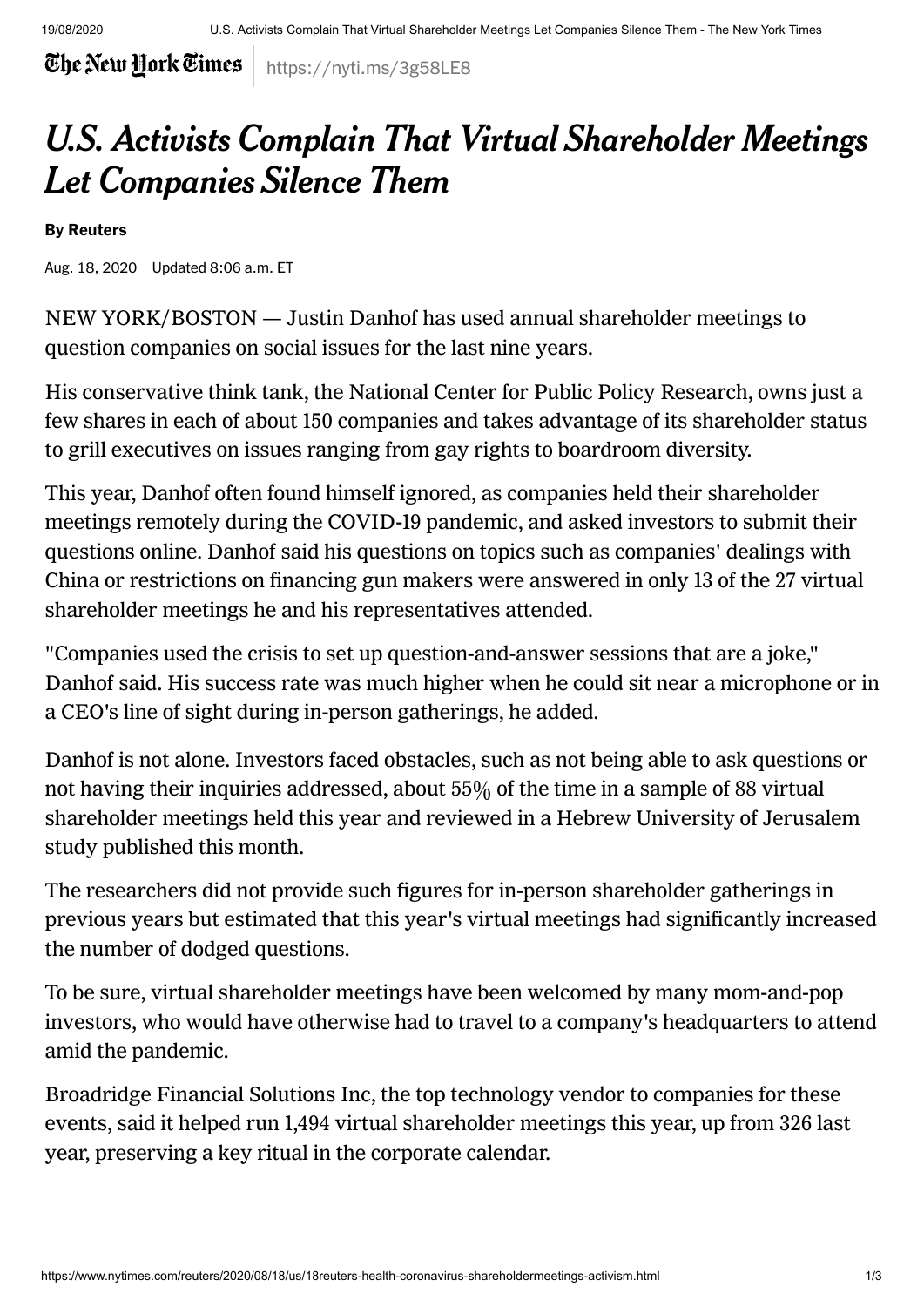Yet many activists focused on environmental, social and corporate governance issues say the digital format can make it hard for them to hold companies accountable, given that Wall Street's big institutional investors get access to top executives all year long.

"Companies should not use the pandemic as a cover for silencing their investors," New York State Comptroller Thomas DiNapoli, who administers the state's roughly \$194 billion pension fund, said in a statement to Reuters. He said he wanted companies to use virtual meetings as a supplement to in-person shareholder gatherings, not a replacement.

Questions avoided this year ranged from online auctioneer eBay Inc declining to name directors who did not attend its online meeting to drug maker AbbVie Inc avoiding an inquiry on whether it would raise the cost of drugs during the pandemic.

"As long-term investors, we were disappointed our question wasn't answered by AbbVie," said Kate Monahan, shareholder engagement manager at the Friends Fiduciary Corporation, which invests roughly \$480 million based on religious Quaker values.

She said she also posted her question on social media to attract attention but has yet to receive an answer from AbbVie.

Abbvie did not respond to a request for comment. An eBay spokeswoman said the company's shareholder meeting was well attended by its board, and that it focused on questions more relevant to its business "out of fairness to other shareholders."

Shareholder advocacy groups, including the Council of Institutional Investors (CII), last month asked the U.S. Securities and Exchange Commission (SEC) to look into the issue, including companies avoiding questions or not allowing shareholders to speak during virtual meetings.

An SEC spokesman declined to comment. The securities regulator issued guidance in April instructing companies to be clear about how shareholders "can remotely access, participate in, and vote" in online meetings.

The New York State Common Retirement Fund, overseen by DiNapoli, voted against the re-election of directors sitting on the governance committees of AT&T Inc and Berkshire Hathaway Inc's boards this year for restricting investor participation at their virtual meetings.

Berkshire Hathaway did not respond to requests for comment. An AT&T spokeswoman said via e-mail that its decision this year to tweak the format of its shareholder meeting, allowing the company to read comments on proxy proponents' behalf, "lets us efficiently address the matters to be voted and then move on to additional content."

A spokesman for the fund said it will vote against directors of companies that do not meet CII's standards for virtual shareholder meetings.